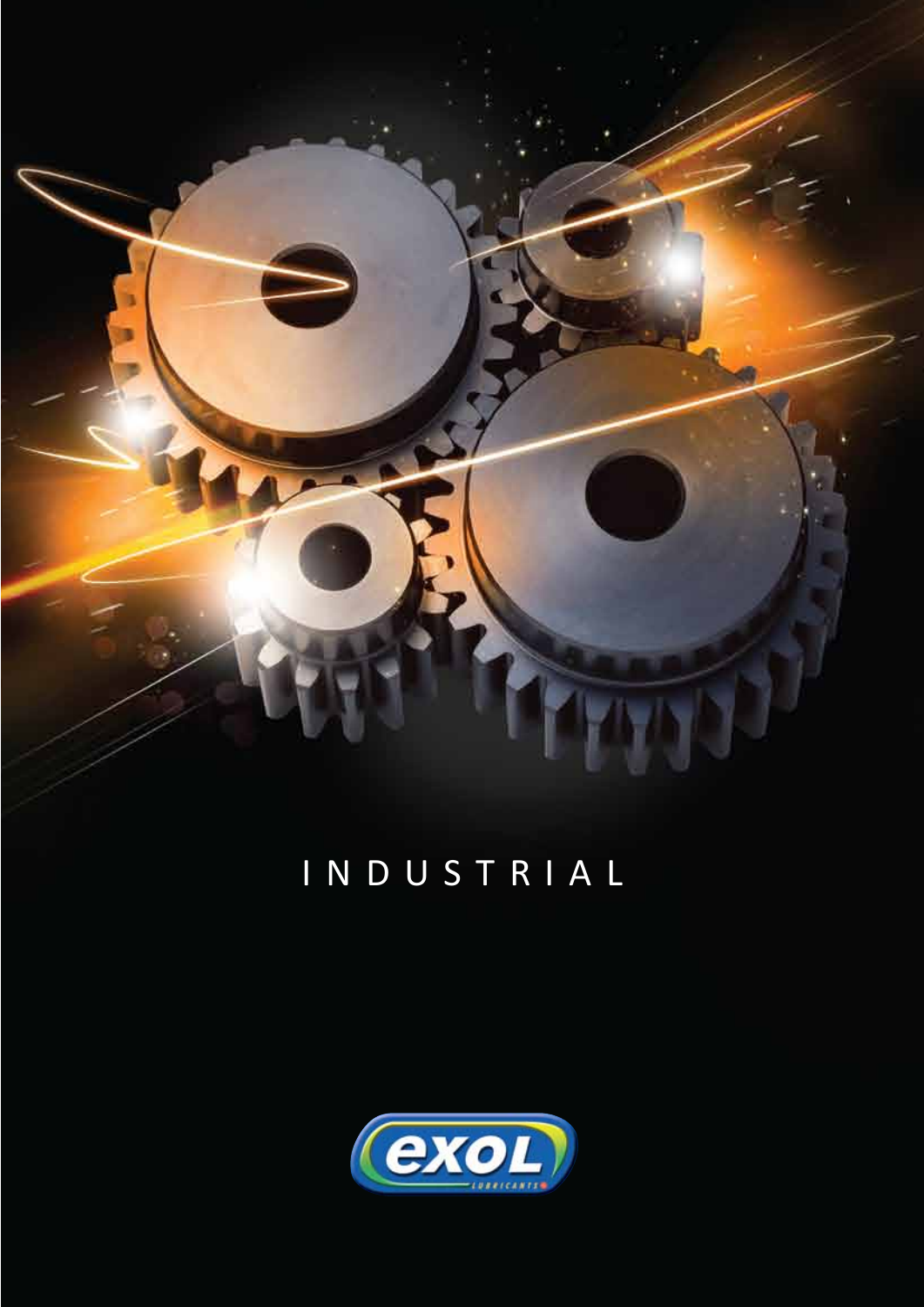# INDUSTRIAL

## INDUSTRIAL LUBRICANTS

#### MICRON GP MACHINE OIL

High quality straight paraffinic type mineral oils suitable for most general purpose machine applications. The higher viscosity grades may be used for circulating systems, bearing and many gearbox applications not working under extreme pressure (EP) conditions. ISO VISCOSITY GRADES 5, 10, 15, 22, 32, 46, 68, 100, 150, 220, 320, 460, 680

### MICRON GHS MULTI-FUNCTIONAL OIL

A range of premium quality, ashless, multi-functional oils designed to satisfy the needs of machine tools and general factory equipment. Recommended for gear, hydraulic and slideway applications where their outstanding demulsifying properties, excellent load carrying and oxidation resistance provide real benefits and product rationalisation opportunities.  $16$  68, 100, 150, 220, 32

#### TACHUS SLIDEWAY OIL

A range of machine tool lubricants designed to give optimum performance on slideways and machine beds, thus eliminating the stick slip often associated with poor component surface finish and vibration whilst resisting the problems of wash off by soluble coolants. ISO VISCOSITY GRADES 32, 46, 68, 100, 150, 220

#### SYNGEAR PAO GEAR OIL (FULLY SYNTHETIC)

The Syngear PAO range of products are synthetic, high performance gear lubricants designed to operate in extreme conditions whilst maintaining optimum component and lubricant life. They contain a carefully balanced, state-of-the-art additive system which is designed to protect against scuffing and reduce fatigue related failures such as micropitting. ISO VISCOSITY GRADES 32, 46, 68, 100, 150, 220, 320, 460, 680 DIN 51517 PART 3, US STEEL 224, AGMA 9005-D94, DAVID BROWN S1.53.101

SYNGEAR SW GEAR OIL (FULLY SYNTHETIC)<br>A range of fully synthetic, high quality gear oils typically used with worm<br>gears found in a variety of industrial equipment. Syngear SW grades are<br>manufactured using special synthetic outstanding high temperature protection and are ideally suited to highly stressed, high speed applications. ISO VISCOSITY GRADES 150, 220, 320, 460

#### TROJAN GEAR OIL

A range of heavy duty gear oils for industrial enclosed gear sets with circulation or splash feed lubrication systems. These oils contain a high level of anti-wear and anti-foam properties together with a fully oxidation inhibited extreme pressure additive. Benefits include excellent water shedding, thermal stability, reduced tooth wear and excellent corrosion protection ensuring long service life.

#### ISO VISCOSITY GRADES 68, 100, 150, 220, 320, 460, 680

DIN 51517 PART 3, US STEEL 224, AGMA 250.04,9005-D94, DAVID BROWN S1.53.101, CINCINNATI MILACRON P-74

#### CYCLONE PAO COMPRESSOR OIL (FULLY SYNTHETIC)

The Cyclone PAO range of compressor oils is blended using high viscosity index synthetic base oils, synthetic ester and selected additives to provide long term protection and reliability. The new generation formulations using compressor specific chemistry enables oil drain intervals of up to 8000 hours to be achieved.

#### ISO VISCOSITY GRADES 32, 46, 68, 100, 150

DIN 51506 VD-L, DIN 51524 PART 2, AFNOR NF E 48-603 (HM), SPERRY VICKERS I-286-S, CINCINNATI MILACRON P-68,P-69,P-70

#### CYCLONE 4000 COMPRESSOR OIL

Superior compressor oil which allows for drain periods of up to 4000 hours between oil changes. For use in compressors with or without oil injection. ISO VISCOSITY GRADE 46, DIN 51506 VD-L

#### CYCLONE HT COMPRESSOR OIL

Designed for high discharge temperature applications possessing excellent oxidation stability and meeting DIN 51506 VD-L requirements. 2000 hour drain intervals are typical with this range. ISO VISCOSITY GRADES 32, 46, 68, 100, 150 DIN 51506 VD-L

#### CYCLONE FREEZE COMPRESSOR OIL

A range of mineral oil based refrigeration compressor oils suitable for use in a variety of domestic and industrial refrigerant compressors. Cyclone Freeze grades have low pour points and are compatible with a number of different refrigerant gases. ISO VISCOSITY GRADES 32, 46, 68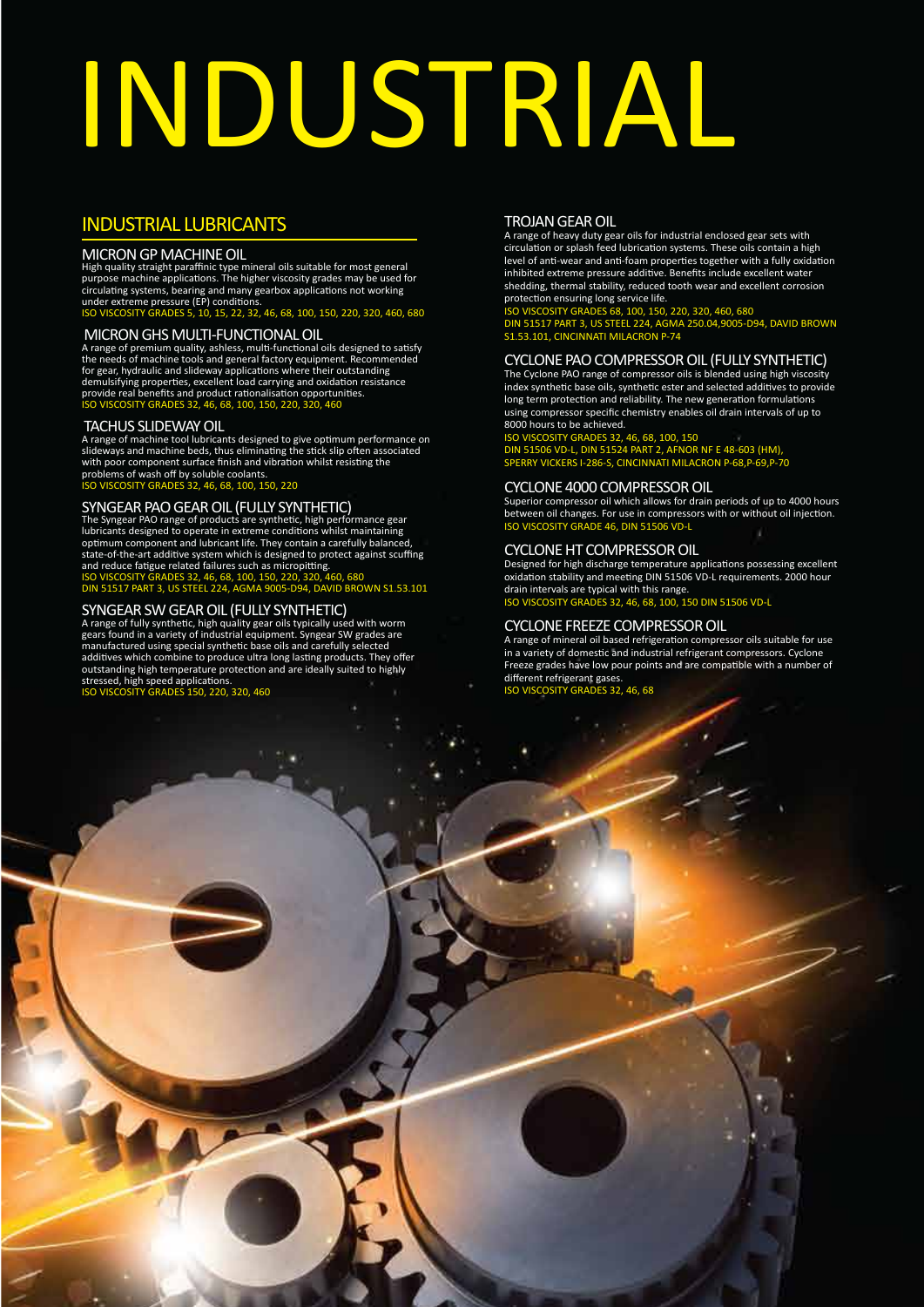# EXOL'S COMPREHENSIVE RANGE OF INDUSTRIAL LUBRICANTS IS SPECIFICALLY DESIGNED TO MEET CUSTOMER REQUIREMENTS.

# HYDRAULIC FLUIDS

#### ULTRAMAX MG (MULTIGRADE)

A high viscosity index range of hydraulic oils (VI>150) suitable for applications where wide temperature variations may exist or where rationalisation of grades is desired.

ISO VISCOSITY GRADES 15, 22, 32, 46, 68, 100

DIN 51524 PART 3, ISO 6743/4, DIN 51517 PART 3, SPERRY VICKERS M-2950-S, I-286-S, POCLAIN (MG46 ONLY)

#### ULTRAMAX AF (ZINC FREE)

The Ultramax AF range of zinc free high performance hydraulic oils has been formulated for use in hydraulic systems containing silver plated bearings and machine tool lubrication systems with high tolerance precision plain journal bearings where zinc containing additives are not desired.

ISO VISCOSITY GRADES 5, 10, 15, 22, 32, 46, 68, 100, 150

DIN 51524 PART 2, ISO 6743/4, SPERRY VICKERS I-286-S, AFNOR NFE 48603 (HM), CINCINNATI MILACRON P-68, P-69, P-70

#### ULTRAMAX FF (FINE FILTERED)

A range of high viscosity index, mineral oil based hydraulic oils which, by virtue of special manufacturing processes, possess exceptionally high cleanliness levels. In addition, high levels of anti-wear, anti-corrosion and oxidation resistance are key features of this range. ISO VISCOSITY GRADES 32, 46

DIN 51524 PART 2, ISO 6743/4, SPERRY VICKERS M-2950-S, SPERRY VICKERS

I-286-S. US STEEL 127, SEB 181.222, VDMA 24318, THYSSEN TH N-256132, AFNOR NF E 48-600, DENISON FILTERABILITY TP 02100

#### ULTRAMAX

Ultramax grades are a range of premium quality hydraulic oils designed and developed for use in hydraulic power transmission and hydraulic control systems. This group of hydraulic oils is made from solvent refined, high viscosity index base oils containing a carefully balanced mix of anti-wear, anti-corrosion, anti-oxidant and anti-foam additives.

ISO VISCOSITY GRADES 3, 5, 10, 22, 32, 46, 68, 100, 150, 220, 320, 460 DIN 51524 PART 2, ISO 6743/4, DENISON HF-2, TP 02100 FILTERABILITY, SPERRY VICKERS I-286-S, M-2950-S, US STEEL 127, AFNOR NF E 48-600, THYSSEN TH N-256132, SEB 181.222, VDMA 24318

#### ULTRAMAX BD

Environmental concerns have led to a growth in ecologically sensitive, biodegradable lubricants. Ultramax BD products reflect this and are particularly suitable for use where accidental spillages would otherwise have a serious environmental impact. They are free from zinc and other heavy metal additives and are the product of several years extensive field testing on the railway network. Ultramax BD grades have low pour points to ensure adequate flow on even the coldest winter mornings. ISO VISCOSITY GRADES 32, 46

BIODEGRADABILITY > 98% (CEC-L-33-T-82)

#### ULTRAMAX SE 46

Ultramax SE46 is a synthetic ester based, biodegradable hydraulic fluid designed for use in sensitive locations where accidental spillages would otherwise cause serious environmental contamination issues if conventional oils were used. Its anti-oxidation properties and resistance to gumming allow extended service life compared with more conventional biodegradable fluids. ISO VISCOSITY GRADE 46

EUROPEAN ECOLABEL, ISO 15380 HEES, SWEDISH STANDARD SS 15 54 34, DENISON HF-2, HF-6

#### ULTRAMAX WG12

A fire resistant fluid of the water glycol type (HFC) for use where mineral oil based fluids are likely to present a fire hazard. This type of fluid relies on the water content to aid its fire retardant properties and therefore should be checked regularly. The hydraulic circuit should be specifically designed for this type of fluid.

VISCOSITY @ 40°C 39 cSt

## WATER SOLUBLE CUTTING AND GRINDING FLUIDS

#### EXCELFLUID 2238

An ultra high performance cutting fluid for use in all types of arduous machining operations. Excelfluid 2238 has demonstrated outstanding tool life performance when used in the machining of titanium as well as demonstrating superb properties on high tensile steels. The unique formulation prevents scum and soap formation associated with more reactive materials which, coupled with high lubricity additives, make this an ideal choice when machining difficult aluminium alloys.

#### EXCELFLUID ULTRA EPDX

A new generation, biostable cutting fluid utilising soap free technology to create a non-staining high performance coolant. Ideal for use on sensitive aluminium alloys as well as ferrous metals. Chlorine free.

#### EXCELFLUID CI 15

A low oil content, highly bio-resistant semi-synthetic machining and grinding fluid providing clean machining of cast irons, but also suitable for use with a variety of other ferrous and non-ferrous materials. Excelfluid CI 15 forms an ultra-stable, translucent emulsion allowing excellent workpiece visibility and provides good alkali reserve, very low foaming, and excellent corrosion protection.

#### EXCELFLUID EP

Biostable, heavy duty, extreme pressure semi synthetic cutting fluid for use on tough alloy steels and non ferrous metals. Forms a micro emulsion in water for enhanced operator visibility. Greatly improves tool life and surface finish.

#### EXCELFLUID EPX

An opaque emulsion with excellent biostability and EP performance suitable for use in both hard and soft water conditions. This product is multi metal compatible and can be used on both conventional and CNC machines.

#### EXCELFLUID AL

Biostable soluble cutting fluid formulated with a unique blend of fatty esters which gives superb cutting performance. Designed for use in the machining of the toughest ferrous metals and difficult to machine aluminium alloys. It can be used in applications where neat oil is normally considered.

#### EXCELFLUID GP

Biostable, semi synthetic cutting fluid suitable for use on conventional and CNC machines. High performance and chlorine free.

#### EXCELFLUID NPX

General purpose non-staining extreme pressure low odour milky soluble oil. Used for machining a wide range of ferrous and non-ferrous materials including tough steels and aluminium alloys.

#### EXCELFLUID NP

A high quality soluble oil which forms a milky type emulsion when mixed with water. This new improved version of Excelfluid NP possesses greater biostability for extended sump life, greatly improved rust protection, consistent pH in a variety of water types and improved miscibility when added to water. Suitable for a wide range of non-arduous machining operations on both ferrous and non-ferrous materials.

#### EXCELGRIND XL

A fully synthetic nitrite free grinding fluid which has excellent fines separation and coolant longevity. Highly recommended for surface and cylindrical grinding on both ferrous and non-ferrous metals.

#### EXCELFLUID ACL

A fully synthetic grinding fluid principally designed for use on tungsten carbide where the fluid's anti-cobalt leaching properties are desirable. It is formulated using the latest technology and offers excellent corrosion protection, stable solutions, low foaming tendency, excellent fines separation and resistance to bacterial spoilage.

#### EXCELFLUID HD SYSTEM CLEANER

HD System Cleaner is a highly effective biocidal cleaning agent designed for the sterilisation of machine tools where water-mix metalworking fluids are employed. It is extremely effective at lifting oily residues and swarf from heavily contaminated systems, whilst at the same time killing bacteria and fungal spores.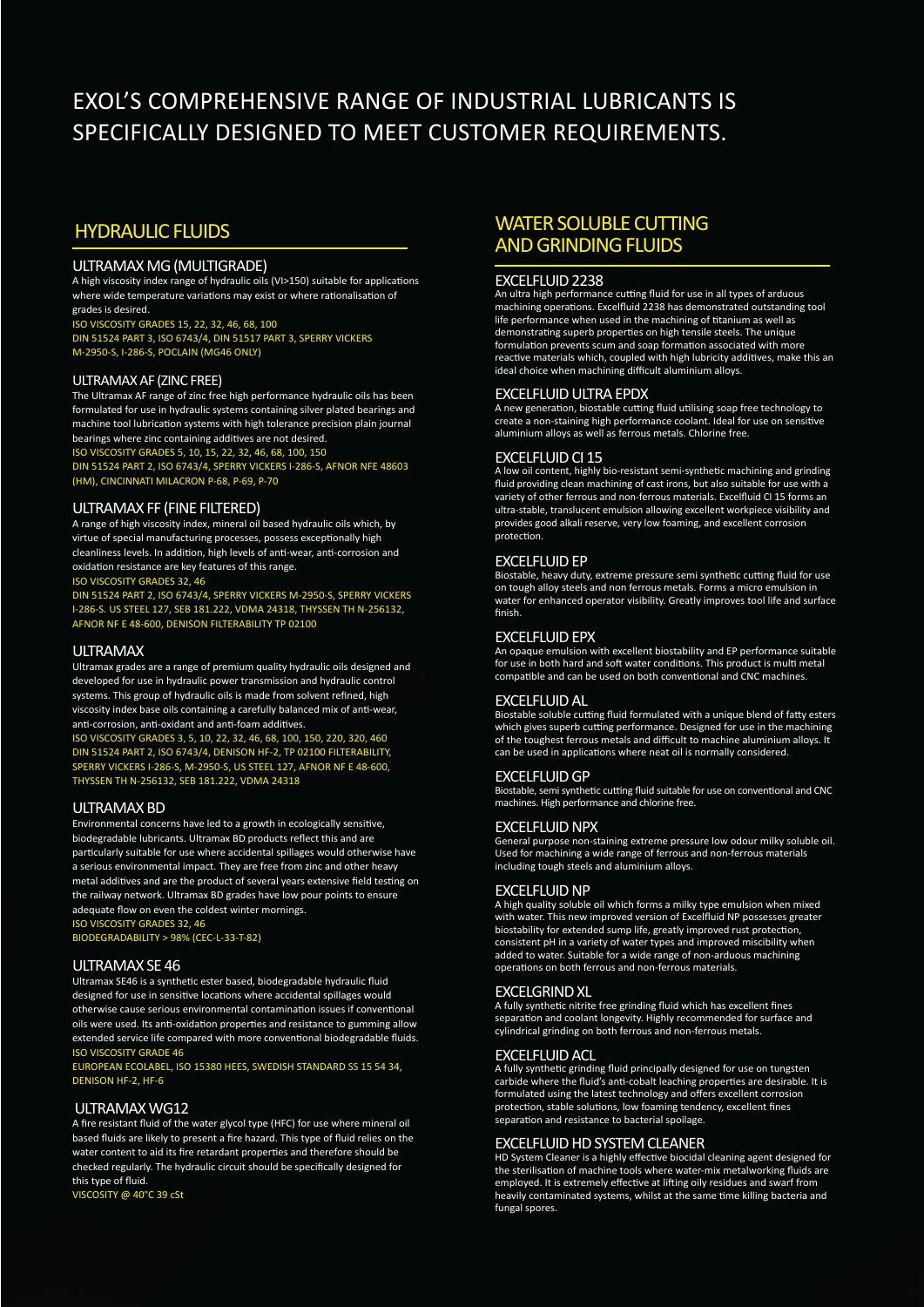# FULL DETAILS ON THESE HIGHLY ADVANCED PRODUCTS AND DATA SHEETS ARE AVAILABLE FROM THE TECHNICAL SERVICES DEPARTMENT ON REQUEST.

## NEAT CUTTING OILS

#### EXCELCUT 401

A cost effective medium viscosity neat cutting oil suitable for the light to<br>medium duty machining of ferrous and non ferrous materials especially free<br>cutting bronzes etc. Excelcut 401 is bland in odour and straw in colou

#### EXCELCUT 427

A medium viscosity neat cutting oil containing chlorinated additives. It is suitable for medium duty machining such as milling, turning and automatic<br>spindle work of mild steels and non ferrous materials. Excelcut 427 is bland<br>in odour and straw in colour.<br>VISCOSITY @ 40˚C 22 cSt

#### EXCELCUT 431

A medium viscosity neat cutting oil. It is totally chlorine free, an important<br>feature when considering fluid disposal and recycling. It is suitable for<br>medium duty machining such as hobbing, threading and tapping,<br>multi-s in colour.

Y @ 40<sup>°</sup>C 33 cSt

**EXCELCUT 432**<br>A heavy duty, medium viscosity neat cutting oil containing very high levels<br>of chlorinated and controlled release sulphur additives. It is suitable for<br>heavy duty machining, gear hobbing and shaping, threadi

#### EXCELCUT 433

A low viscosity, chlorine free neat cutting oil containing very high levels of controlled release sulphurised additives making it suitable for heavy duty machining, deep hole drilling, trepanning, broaching and high speed

EXCELCUT EP LIQUID<br>A premium quality cutting lubricant for direct application to the tool when<br>drilling, reaming and tapping. The very high levels of extreme pressure<br>additives ensure the highest quality surface finish and

EXCELCUT 445E<br>A biodegradable neat cutting fluid based on a synthesised ester derived<br>from a fatty acid of vegetable origin and is formulated to provide<br>outstanding cutting performance while having high levels of operator<br>

## METAL FORMING OILS

#### EXCELCUT E1574M2

A metal forming oil fortified with high levels of extreme pressure and<br>lubricity additives. Excelcut E1574 M2 has been designed for use as a high<br>performance cold heading oil but can also be used in a variety of other cold

EXCELFORM 2228<br>Excelform 2228 is a very high performance metal forming oil formulated for<br>use in arduous pressing, blanking and drawing operations. It is ideal for<br>deep drawing and cold reducing operations on stainless ste alloys. It is also compatible with non-ferrous materials such as brass where<br>its non-staining properties are advantageous.<br>VISCOSITY @ 40˚C 189 cSt

#### EXCELFORM 911

A versatile, non-staining heavy duty metal forming and pressing lubricant suitable for use on stainless steels, nimonics and non-ferrous materials. It can be used in applications ranging from deep drawing to blanking and piercing operatio VISCOSITY @ 40˚C 128 cSt

### EXCELFORM 909

A very light viscosity forming and stamping lubricant suitable for all<br>materials, containing a mild corrosion inhibitor for post pressing protection.<br>VISCOSITY @ 40˚C 5 cSt

**EXCELCUT 444V**<br>Excelcut 444V is a very low viscosity metalworking lubricant based on low<br>odour, light hydrotreated petroleum distillates and fortified with synthetic<br>high lubricity additives. It is designed to lubricate

#### **GREASES**

ULTRA LIFE 2 SYNTHETIC HI-TEMP 2 LITHIUM COMPLEX LIBRA EP2 LIBRA EP2M LIBRA EP3 WHITE FOOD GREASE

OPEN GEAR GREASE 2.5

## ANCILLARY PRODUCTS

TRANSFORMER OIL

MEDIC WHITE OILS

OIL ABSORBENT GRANULES

HYGIENICS HAND CLEANER

AEROSOLS

EDM FLUIDS

RUST PREVENTATIVES

QUENCH OILS

é

MOULD RELEASE OILS

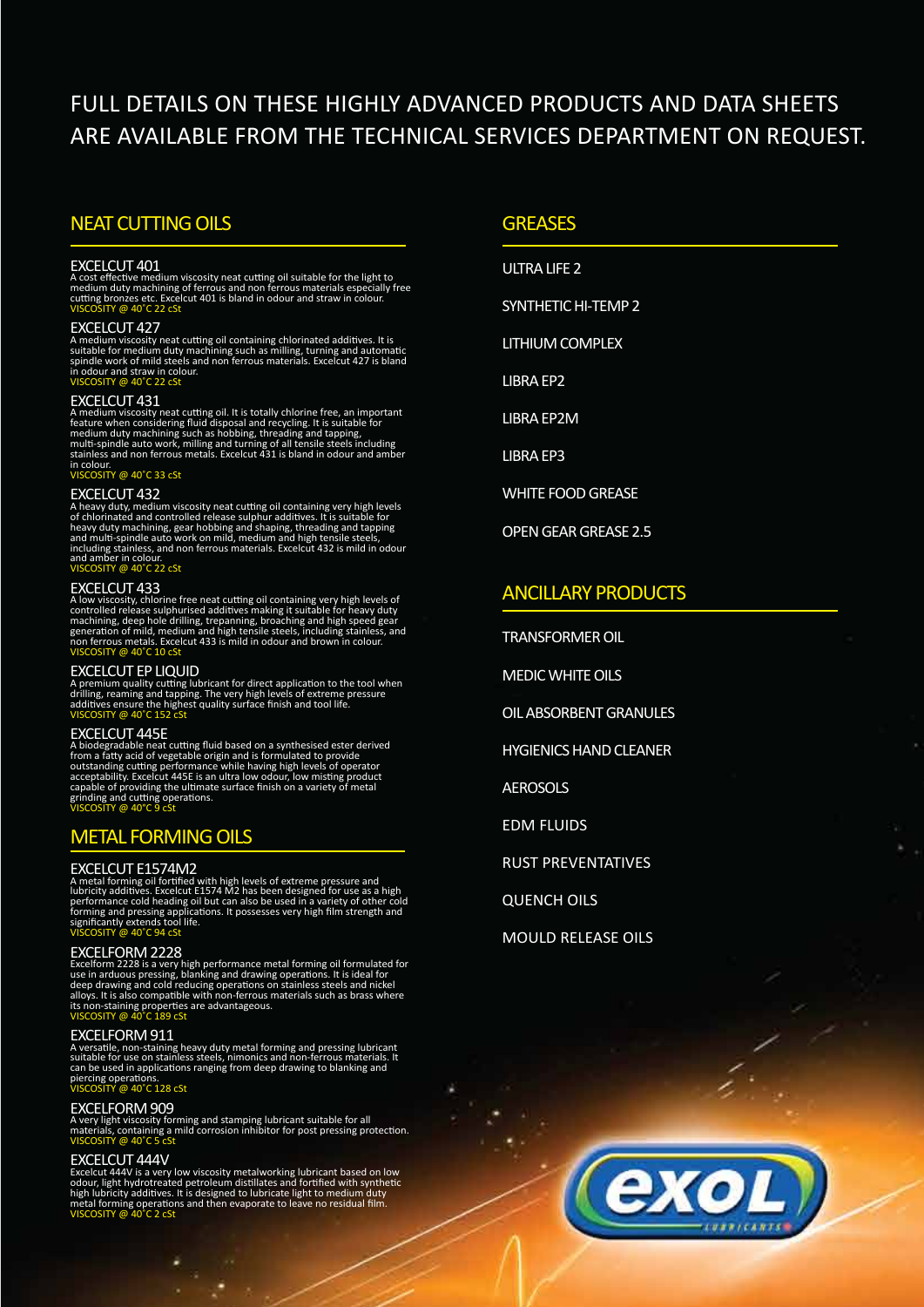

# INDUSTRIAL OVERVIEW

Exol's extensive industrial product range has been designed to cover all aspects of industrial plant, workshop, machine shop and production unit requirements ranging from basic lubricating oils through to high technology metal cutting and forming oils. The range of Exol products for the machine shop are particularly comprehensive and include neat cutting oils, water soluble fluids (both conventional and semi synthetic), slideway oils and headstock oils.

In addition to the standard industrial products and greases in the range, Exol can also customise industrial and process oils to customer requirements. Many other specialist products are also available from Exol's technical service department.

| <b>PRODUCT</b>        | <b>MATERIAL COMPATIBILITY</b> |           |                      | <b>APPLICATIONS</b> |                         |                              |
|-----------------------|-------------------------------|-----------|----------------------|---------------------|-------------------------|------------------------------|
|                       | Ferrous                       | Aluminium | <b>Yellow Metals</b> | Grinding            | Gen. Purpose<br>Cutting | <b>Heavy Duty</b><br>Cutting |
| Excelfluid NP         | $+ +$                         | X         | $\ddot{}$            | ٠                   | $+ +$                   | X                            |
| Excelfluid NPX        | $+ +$                         | X         | ٠                    | X                   | $+ +$                   | ÷                            |
| Excelfluid GP         | $+ +$                         | $\ddot{}$ | X                    | ÷                   | $+ + +$                 | ÷                            |
| Excelfluid EPX        | $+ + +$                       | ÷         | $\ddot{}$            | ÷                   | $+ + +$                 | $+ +$                        |
| <b>Excelfluid EP</b>  | $+ + +$                       | X         | X                    | X                   | $+ + +$                 | $+ + +$                      |
| Excelfluid AL         | $+ +$                         | $+ + +$   | ÷                    | ÷                   | $+ +$                   | ÷                            |
| <b>Excelgrind XL</b>  | $+ + +$                       | X         | X                    | $+ + +$             | Х                       | X                            |
| Excelfluid Ultra EPDX | $+ +$                         | $+ + +$   | $+ + +$              | $+ +$               | $+ + +$                 | $+ +$                        |
| Excelfluid 2238       | $+ + +$                       | ÷         | ÷                    | X                   | $+ +$                   | $+ + +$                      |
| Excelfluid CI 15      | $+ + +$                       | $+ +$     | ÷                    | $+ + +$             | $+ + +$                 | $\ddot{\phantom{1}}$         |

# SELECTION CHART SOLUBLE OILS

**x** - Not suitable

**+** - Suitable

**++** - Recommended

- Highly recommended